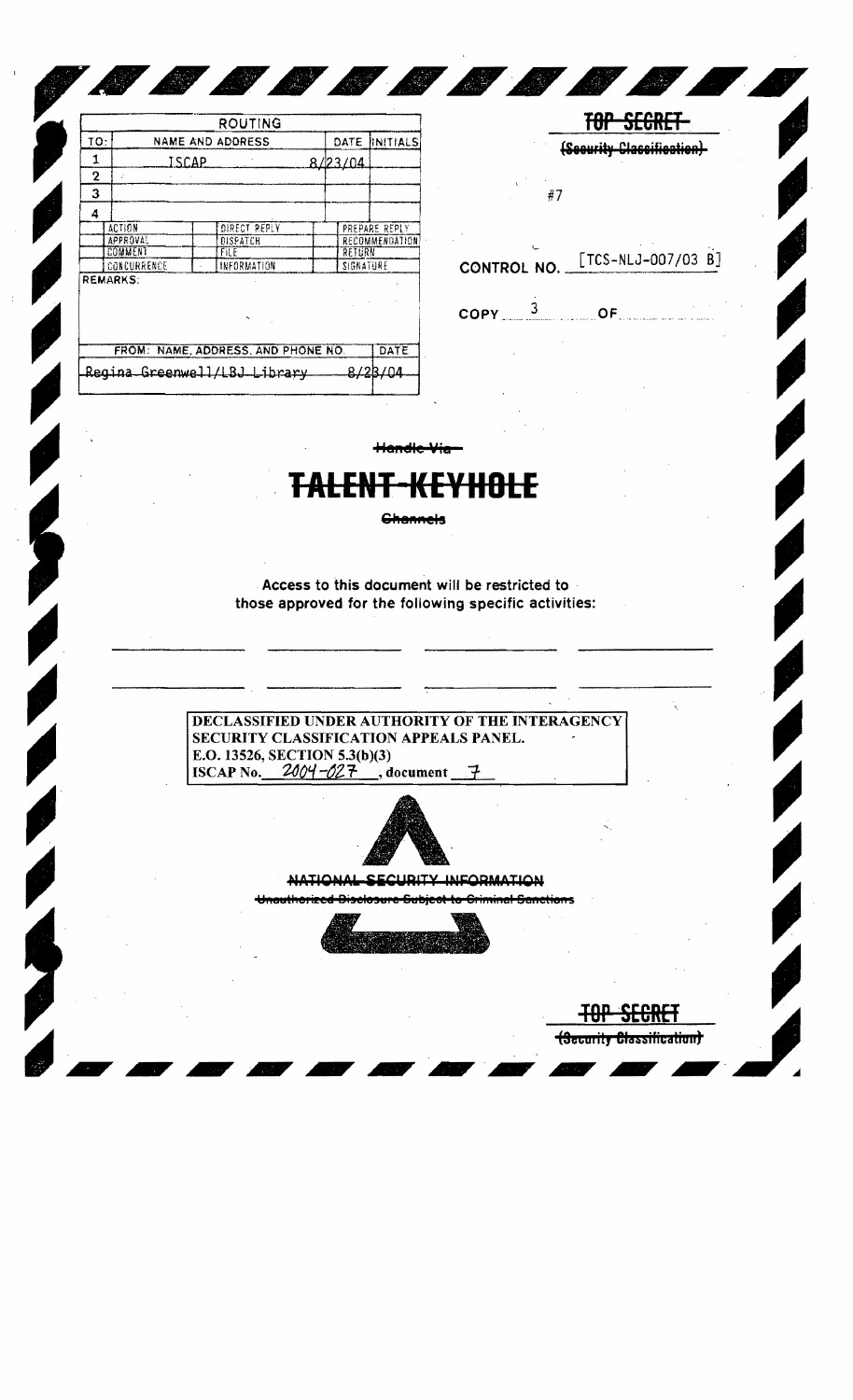| THE PRESIDENT'S<br>DAILY BRIEF<br>8 OCTOBER 1968 | LEJ LIERAKY<br>Mandetory Beview<br>Case # 14503-136  SCAP Appeal<br>Document # 7 | S |
|--------------------------------------------------|----------------------------------------------------------------------------------|---|
| Portion identified as<br>unresponsive to appeal  |                                                                                  |   |
|                                                  |                                                                                  |   |
|                                                  |                                                                                  |   |
|                                                  |                                                                                  |   |
|                                                  |                                                                                  |   |
|                                                  |                                                                                  |   |
|                                                  |                                                                                  |   |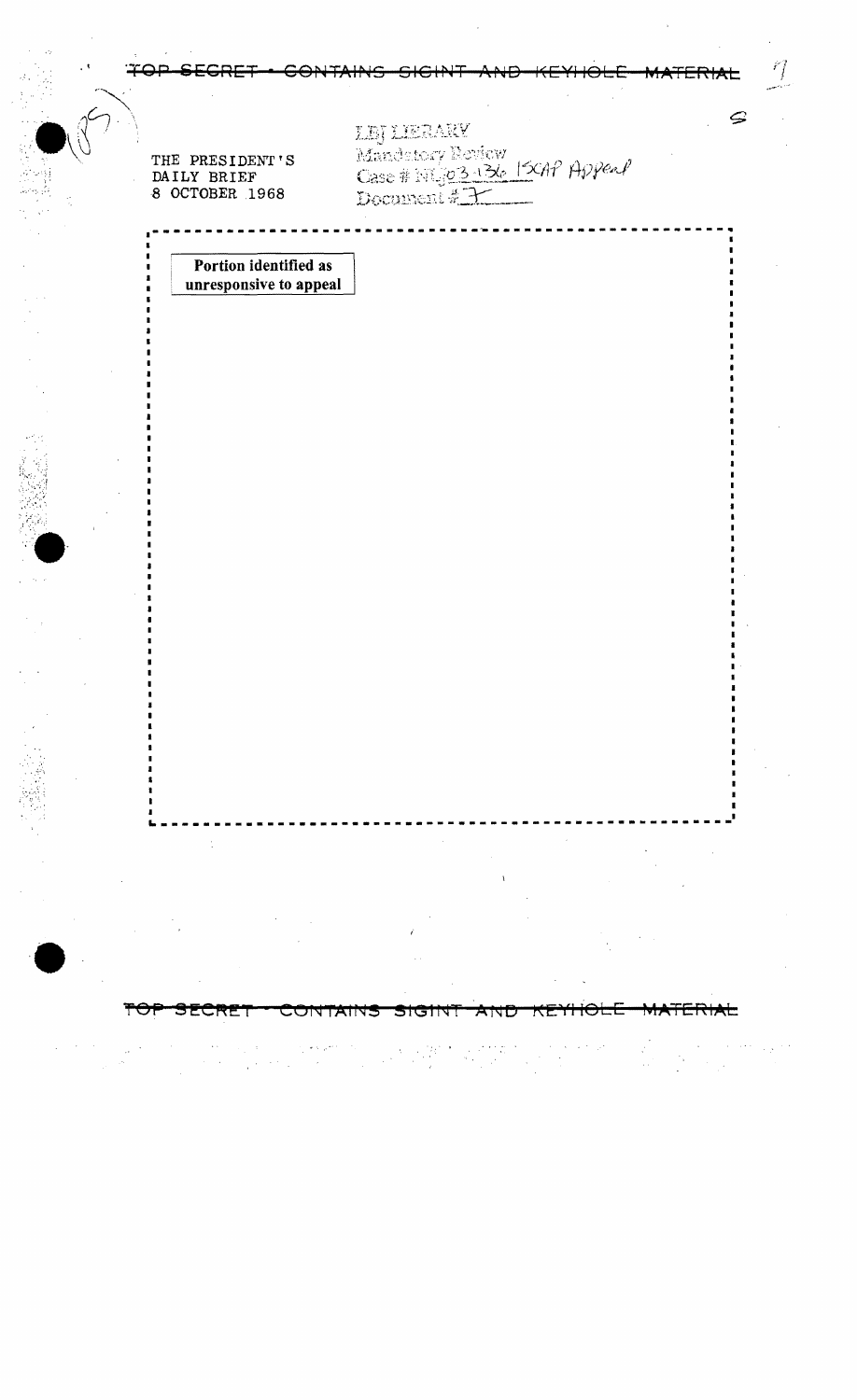TOP SECRET CONTAINS SIGINT AND KEYHOLE MATERIAL

TOP SECRET \* CONTAINS SIGINT AND KEYHOLE MATERIAL

 $\mathcal{L}^{\mathcal{A}}$  ,  $\mathcal{L}$ 

2. Mexico

 $\mathcal{S}_{\mathcal{A}}$  ,

,",

 $\cdot$  .  $\cdot$  .

•

A temporary truce may follow last night's decision by student leaders to suspend mass rallies. If observed, this ban will smooth things out for the Olympics, but the students by no means have given up, and any armistice will be uneasy at best.

The government has not abandoned its charges that leftists are respon-<br>sible for the disorders. Some however, are saying the stu-<br>dents' principal assistance is coming from enemies of Diaz Ordaz in his own party,

Meanwhile, in Veracruz, the Cuban consul is spreading rumors that the US is behind the trouble and hopes to use it as a pretext for military intervention.

g ingeri

Portion identified as unresponsive to appeal

E.O. 13526, section  $3.3(b)(1)$